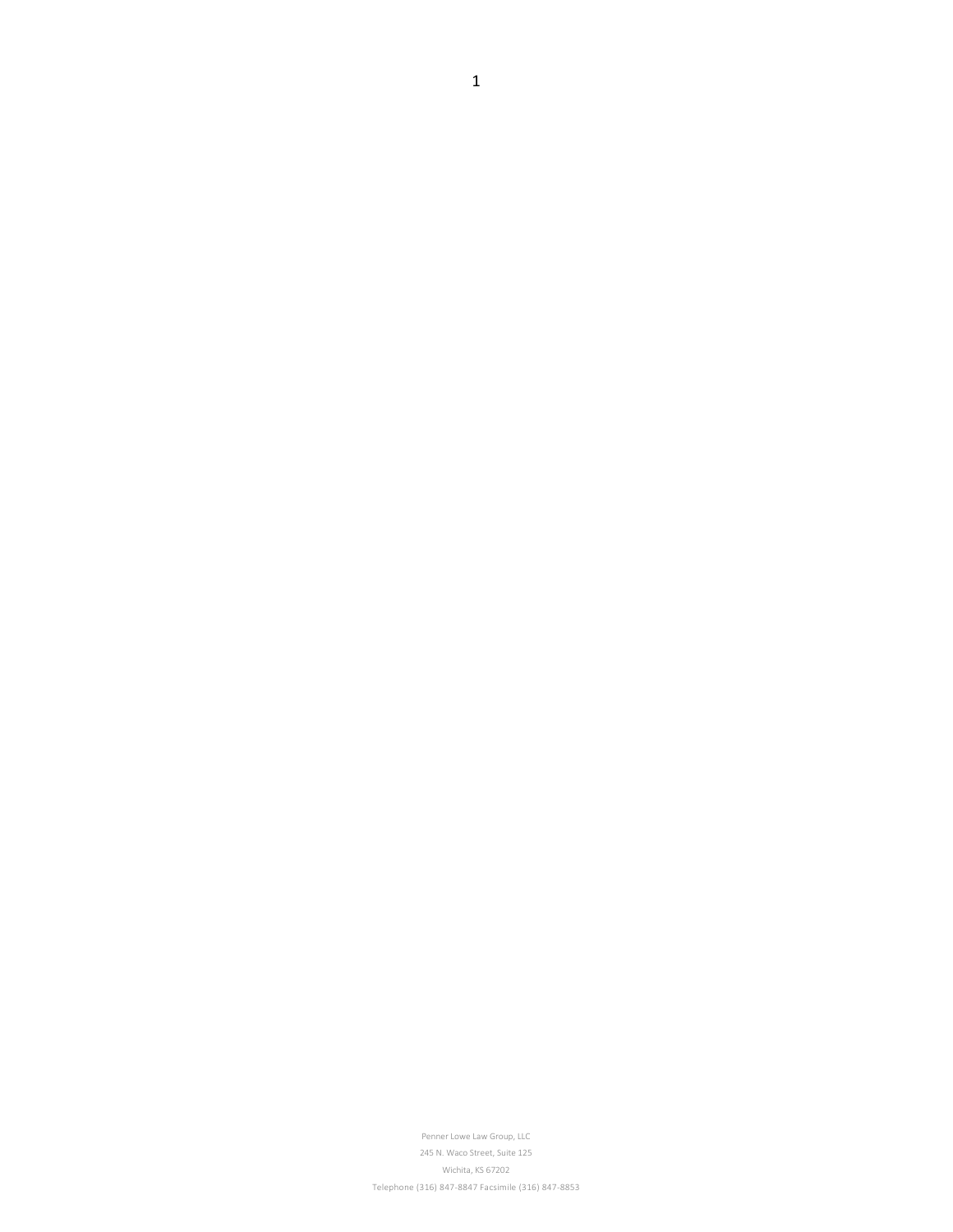### **ABOUT YOUR FORMER SPOUSE/MOTHER/FATHER OF YOUR MINOR CHILD(REN)**

| Birth Date: <u>New York: New York: New York: New York: New York: New York: New York: New York: New York: New York: New York: New York: New York: New York: New York: New York: New York: New York: New York: New York: New York:</u>                                                      |            |                        |                   |                    |                   |
|-------------------------------------------------------------------------------------------------------------------------------------------------------------------------------------------------------------------------------------------------------------------------------------------|------------|------------------------|-------------------|--------------------|-------------------|
|                                                                                                                                                                                                                                                                                           |            |                        |                   |                    |                   |
| Driver's License Number (include state where issued):                                                                                                                                                                                                                                     |            |                        |                   |                    |                   |
| Please list all addresses he/she has resided at for the last ten (10) years:                                                                                                                                                                                                              |            |                        |                   |                    |                   |
| Address<br>(please include Address, City, State, and Zip Code)                                                                                                                                                                                                                            |            | Dates of<br>Residence  | Own<br>or<br>Rent |                    | Reason for Moving |
|                                                                                                                                                                                                                                                                                           |            |                        |                   |                    |                   |
|                                                                                                                                                                                                                                                                                           |            |                        |                   |                    |                   |
|                                                                                                                                                                                                                                                                                           |            |                        |                   |                    |                   |
|                                                                                                                                                                                                                                                                                           |            |                        |                   |                    |                   |
| Current employer: <u>example and the set of the set of the set of the set of the set of the set of the set of the set of the set of the set of the set of the set of the set of the set of the set of the set of the set of the </u><br>Current Position: Current Salary: Current Salary: |            |                        |                   |                    |                   |
| Please list his/her employment history for the last five (5) years:                                                                                                                                                                                                                       |            |                        |                   |                    |                   |
| Employer                                                                                                                                                                                                                                                                                  | Occupation | Dates of<br>Employment |                   | Reason for leaving |                   |
|                                                                                                                                                                                                                                                                                           |            |                        |                   |                    |                   |
|                                                                                                                                                                                                                                                                                           |            |                        |                   |                    |                   |
|                                                                                                                                                                                                                                                                                           |            |                        |                   |                    |                   |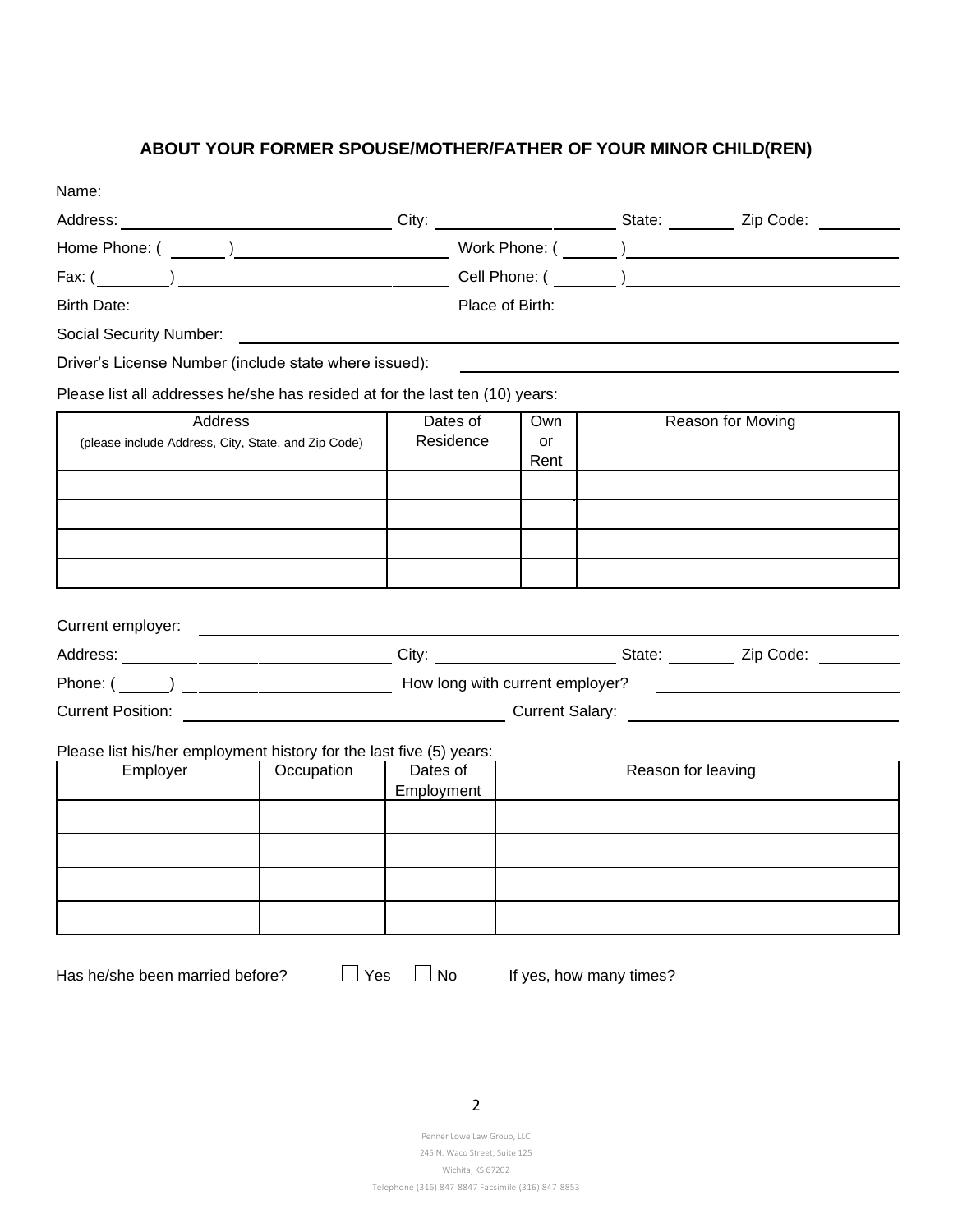### **INFORMATION REGARDING THE CHILDREN**

| Child #1                       | Child #2                       |
|--------------------------------|--------------------------------|
| Name:                          | Name:                          |
| Date of Birth:                 | Date of Birth:                 |
| <b>Social Security Number:</b> | <b>Social Security Number:</b> |
| Place of Birth:                | Place of Birth:                |
| <b>Current Address:</b>        | <b>Current Address:</b>        |
|                                |                                |
| Child #3                       | Child #4                       |
| Name:                          | Name:                          |
| Date of Birth:                 | Date of Birth:                 |
| <b>Social Security Number:</b> | <b>Social Security Number:</b> |
| Place of Birth:                | Place of Birth:                |
| <b>Current Address:</b>        | <b>Current Address:</b>        |
|                                |                                |

Please list all addresses they have resided at for the last ten (10) years:

| Address<br>(please include Address, City, State, and Zip Code) | Dates of<br>Residence | Own<br>or | Reason for Moving |
|----------------------------------------------------------------|-----------------------|-----------|-------------------|
|                                                                |                       | Rent      |                   |
|                                                                |                       |           |                   |
|                                                                |                       |           |                   |
|                                                                |                       |           |                   |
|                                                                |                       |           |                   |

Children's school information:

| Name of<br>Child | Name and Address of School | Dates<br>Attended | Teacher or Principal who<br>knows the child |
|------------------|----------------------------|-------------------|---------------------------------------------|
|                  |                            |                   |                                             |
|                  |                            |                   |                                             |
|                  |                            |                   |                                             |
|                  |                            |                   |                                             |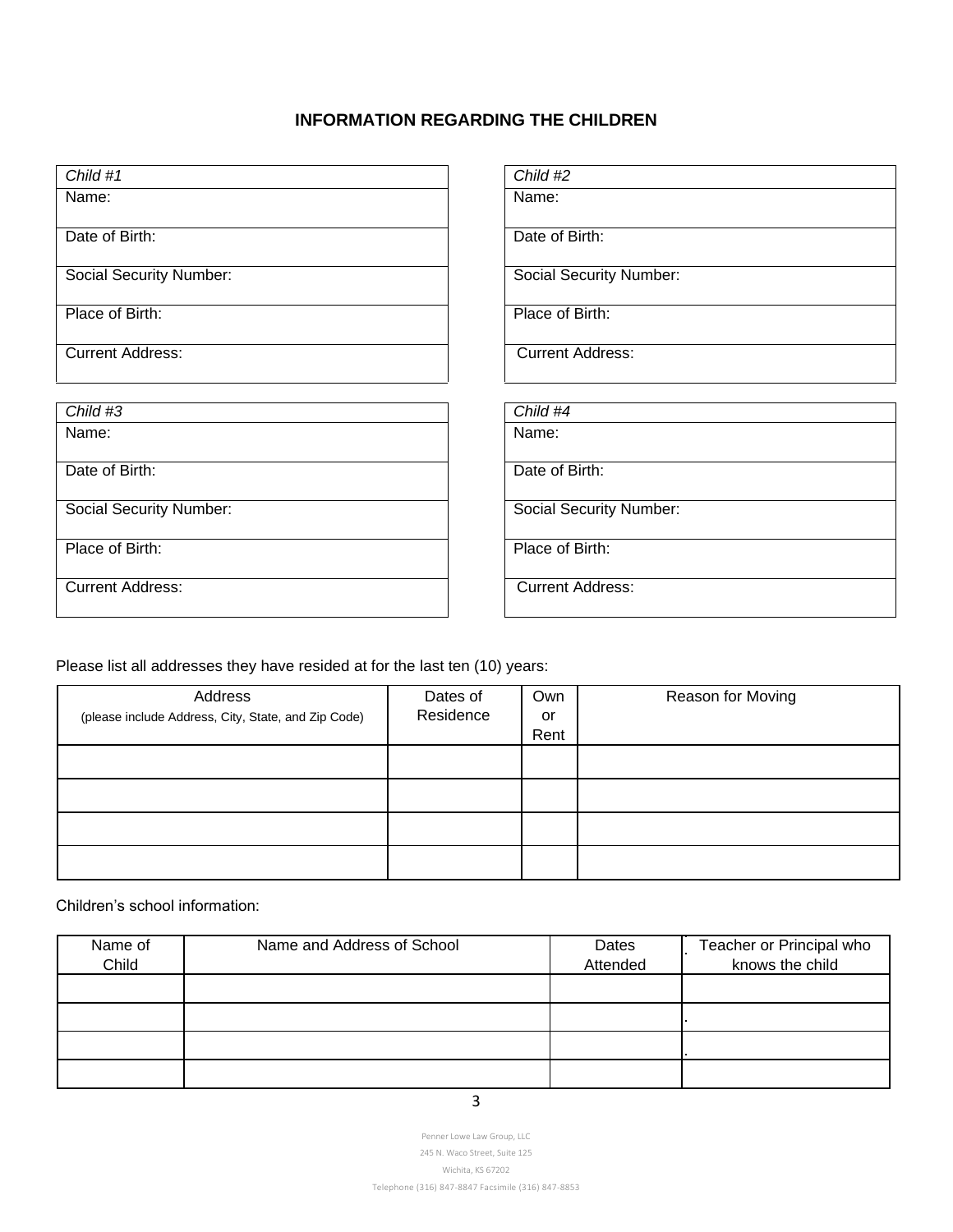|                                                                                                                                          | <b>Daycare Costs</b>    |                              |  |  |
|------------------------------------------------------------------------------------------------------------------------------------------|-------------------------|------------------------------|--|--|
| Amount per week:<br><u> 1989 - Johann Barn, mars ann an t-Amhain Aonaich an t-Aonaich an t-Aonaich ann an t-Aonaich ann an t-Aonaich</u> |                         |                              |  |  |
| Paid by:                                                                                                                                 |                         |                              |  |  |
| Is daycare expense paid by cash or check?                                                                                                |                         |                              |  |  |
| Name of daycare provider:                                                                                                                |                         |                              |  |  |
|                                                                                                                                          |                         | City: City: State: Zip Code: |  |  |
|                                                                                                                                          |                         |                              |  |  |
| Do any of your children have special needs?                                                                                              | $\Box$ Yes $\Box$ No    |                              |  |  |
| If yes, please elaborate:                                                                                                                |                         |                              |  |  |
|                                                                                                                                          |                         |                              |  |  |
|                                                                                                                                          |                         |                              |  |  |
|                                                                                                                                          |                         |                              |  |  |
|                                                                                                                                          |                         |                              |  |  |
|                                                                                                                                          |                         |                              |  |  |
|                                                                                                                                          |                         |                              |  |  |
|                                                                                                                                          |                         |                              |  |  |
|                                                                                                                                          | <b>Health Insurance</b> |                              |  |  |
| Who pays for family health care coverage?                                                                                                |                         |                              |  |  |
| Is it an extra cost? $Y \text{ds}$<br>No                                                                                                 |                         |                              |  |  |
| If yes, please provide the cost of coverage for:                                                                                         |                         |                              |  |  |
| Employee only:                                                                                                                           |                         | Employee plus child(ren):    |  |  |
| Employee + child(ren) + spouse:                                                                                                          |                         |                              |  |  |
| Are there any special healthcare costs (i.e. orthodontic, etc.)?                                                                         |                         |                              |  |  |
|                                                                                                                                          |                         |                              |  |  |
|                                                                                                                                          |                         |                              |  |  |
| Who pays?                                                                                                                                |                         |                              |  |  |

Company/provider name and address including city, state, and zip code:

# **Please provide documentation from your employer or insurance provider showing your monthly health insurance premium costs.**

4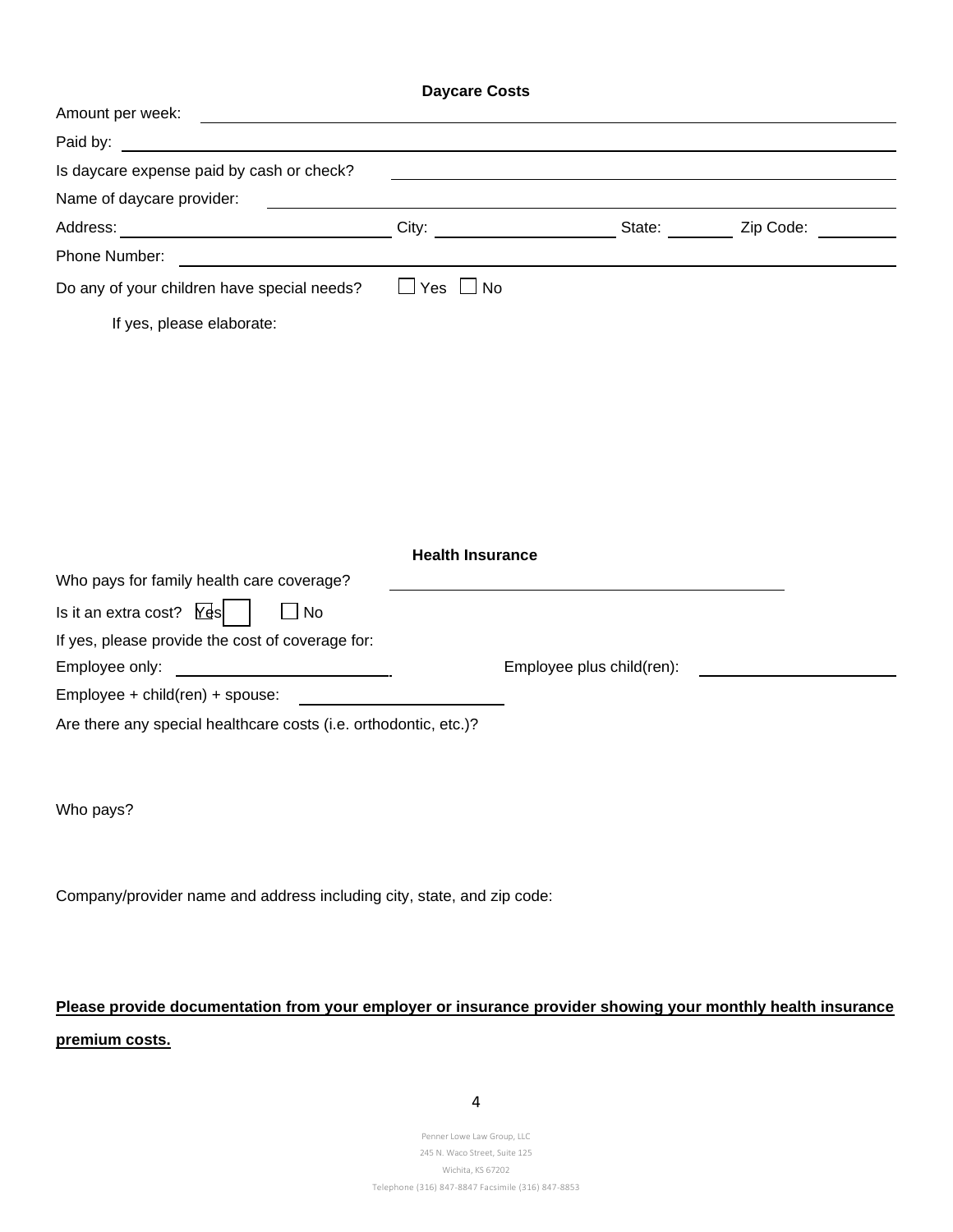### **CARE OF THE CHILDREN**

To the extent that both you and the other parent have shared the responsibilities listed below, describe the degree to which the responsibilities have been shared (please check all that apply):

| Who helps the child(ren) get dressed in the morning?                                      | You | <b>Other Parent</b> |
|-------------------------------------------------------------------------------------------|-----|---------------------|
| Who bathes the children and grooms them?                                                  | You | <b>Other Parent</b> |
| Who takes care of the child(ren) during the day?                                          | You | <b>Other Parent</b> |
| Who take care or would take care of the child(ren) while you work?                        | You | <b>Other Parent</b> |
| Who arranges for getting the child(ren) together with playmates?                          | You | <b>Other Parent</b> |
| Who puts the child(ren) to bed at night?                                                  | You | <b>Other Parent</b> |
| Who prepares the meals?                                                                   | You | <b>Other Parent</b> |
| Who arranges for medical and dental care and takes the child (ren)                        | You | <b>Other Parent</b> |
| to doctor's appointments?                                                                 |     |                     |
| Who cares for the child(ren) when they are ill?                                           | You | <b>Other Parent</b> |
| Who takes the child(ren) to school?                                                       | You | <b>Other Parent</b> |
| Who picks the child(ren) up from school?                                                  | You | <b>Other Parent</b> |
| Who shops for the child(ren)'s clothes?                                                   | You | <b>Other Parent</b> |
| Who transports the child(ren) to extracurricular activities?                              | You | <b>Other Parent</b> |
| Do you or the other parent participate in recreational activities with the<br>child(ren)? | You | <b>Other Parent</b> |

Describe the nature of the activities and how often you and the other parent participate:

Do you or the other parent participate in educational activities with the

child(ren)?  $\begin{bmatrix} \text{Yes} \\ \text{No Describe the nature of the activities and how often you and the other parent.} \end{bmatrix}$ participate:

| Do the children receive religious training?                                                      | Yes | <b>No</b>           |
|--------------------------------------------------------------------------------------------------|-----|---------------------|
| If yes, who provides the training?                                                               | You | <b>Other Parent</b> |
| Who arranges the child(ren)'s birthday parties?                                                  | You | <b>Other Parent</b> |
| Who helps the child(ren) with their homework?                                                    | You | <b>Other Parent</b> |
| Who attends parent-teacher conferences?                                                          | You | <b>Other Parent</b> |
| Is/Are the child(ren) more likely to turn to you or the other parent when<br>they have problems? | You | <b>Other Parent</b> |
| Is/Are the child(ren) in daycare or with a sitter?<br>If so, how many hours per week?            | Yes | No                  |
| Who arranges for daycare or sitter?                                                              | You | <b>Other Parent</b> |
| Who disciplines the child(ren)?                                                                  |     |                     |
| Describe discipline:                                                                             |     |                     |
|                                                                                                  |     |                     |
| Do you feel the child(ren) is/are closer to you or the other parent?                             | You | <b>Other Parent</b> |
| Why?<br>5                                                                                        |     |                     |
|                                                                                                  |     |                     |
| Penner Lowe Law Group, LLC                                                                       |     |                     |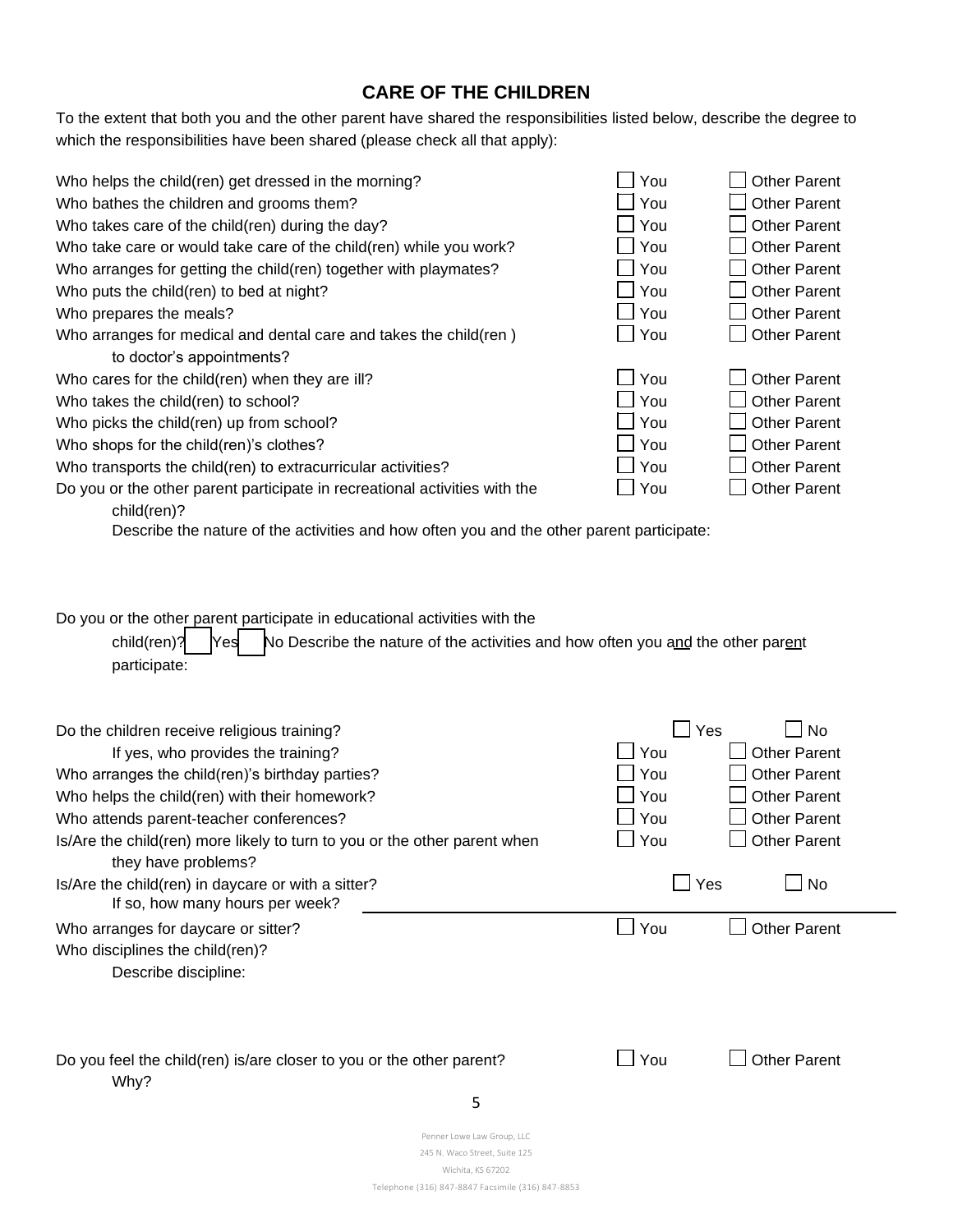### **ABOUT YOUR CURRENT SPOUSE/SIGNIFICANT OTHER**

| Driver's License Number (include state where issued):<br>Please list all addresses your spouse/significant other has resided at for the last five (5) years if different than yours:<br>Dates of |      |                    | City: City: City: City: City: City: City: City: City: City: City: City: City: City: City: City: City: City: City: City: City: City: City: City: City: City: City: City: City: City: City: City: City: City: City: City: City:        |
|--------------------------------------------------------------------------------------------------------------------------------------------------------------------------------------------------|------|--------------------|--------------------------------------------------------------------------------------------------------------------------------------------------------------------------------------------------------------------------------------|
|                                                                                                                                                                                                  |      |                    |                                                                                                                                                                                                                                      |
|                                                                                                                                                                                                  |      |                    | Birth Date: <u>New York: New York: New York: New York: New York: New York: New York: New York: New York: New York: New York: New York: New York: New York: New York: New York: New York: New York: New York: New York: New York:</u> |
|                                                                                                                                                                                                  |      |                    |                                                                                                                                                                                                                                      |
|                                                                                                                                                                                                  |      |                    |                                                                                                                                                                                                                                      |
|                                                                                                                                                                                                  |      |                    |                                                                                                                                                                                                                                      |
|                                                                                                                                                                                                  |      |                    |                                                                                                                                                                                                                                      |
|                                                                                                                                                                                                  |      |                    |                                                                                                                                                                                                                                      |
|                                                                                                                                                                                                  | Own  |                    | Reason for Moving                                                                                                                                                                                                                    |
| Residence<br>(please include Address, City, State, and Zip Code)                                                                                                                                 | or   |                    |                                                                                                                                                                                                                                      |
|                                                                                                                                                                                                  | Rent |                    |                                                                                                                                                                                                                                      |
|                                                                                                                                                                                                  |      |                    |                                                                                                                                                                                                                                      |
|                                                                                                                                                                                                  |      |                    |                                                                                                                                                                                                                                      |
|                                                                                                                                                                                                  |      |                    |                                                                                                                                                                                                                                      |
|                                                                                                                                                                                                  |      |                    |                                                                                                                                                                                                                                      |
|                                                                                                                                                                                                  |      |                    |                                                                                                                                                                                                                                      |
|                                                                                                                                                                                                  |      |                    |                                                                                                                                                                                                                                      |
|                                                                                                                                                                                                  |      |                    |                                                                                                                                                                                                                                      |
|                                                                                                                                                                                                  |      |                    |                                                                                                                                                                                                                                      |
|                                                                                                                                                                                                  |      |                    |                                                                                                                                                                                                                                      |
|                                                                                                                                                                                                  |      |                    |                                                                                                                                                                                                                                      |
| Dates of<br>Employment                                                                                                                                                                           |      | Reason for leaving |                                                                                                                                                                                                                                      |
|                                                                                                                                                                                                  |      |                    |                                                                                                                                                                                                                                      |
|                                                                                                                                                                                                  |      |                    |                                                                                                                                                                                                                                      |
|                                                                                                                                                                                                  |      |                    |                                                                                                                                                                                                                                      |
|                                                                                                                                                                                                  |      |                    |                                                                                                                                                                                                                                      |
|                                                                                                                                                                                                  |      |                    |                                                                                                                                                                                                                                      |
|                                                                                                                                                                                                  |      |                    | Current Position: Current Salary: Current Salary:<br>Please list your spouse's/significant other's employment history for the last five (5) years:                                                                                   |